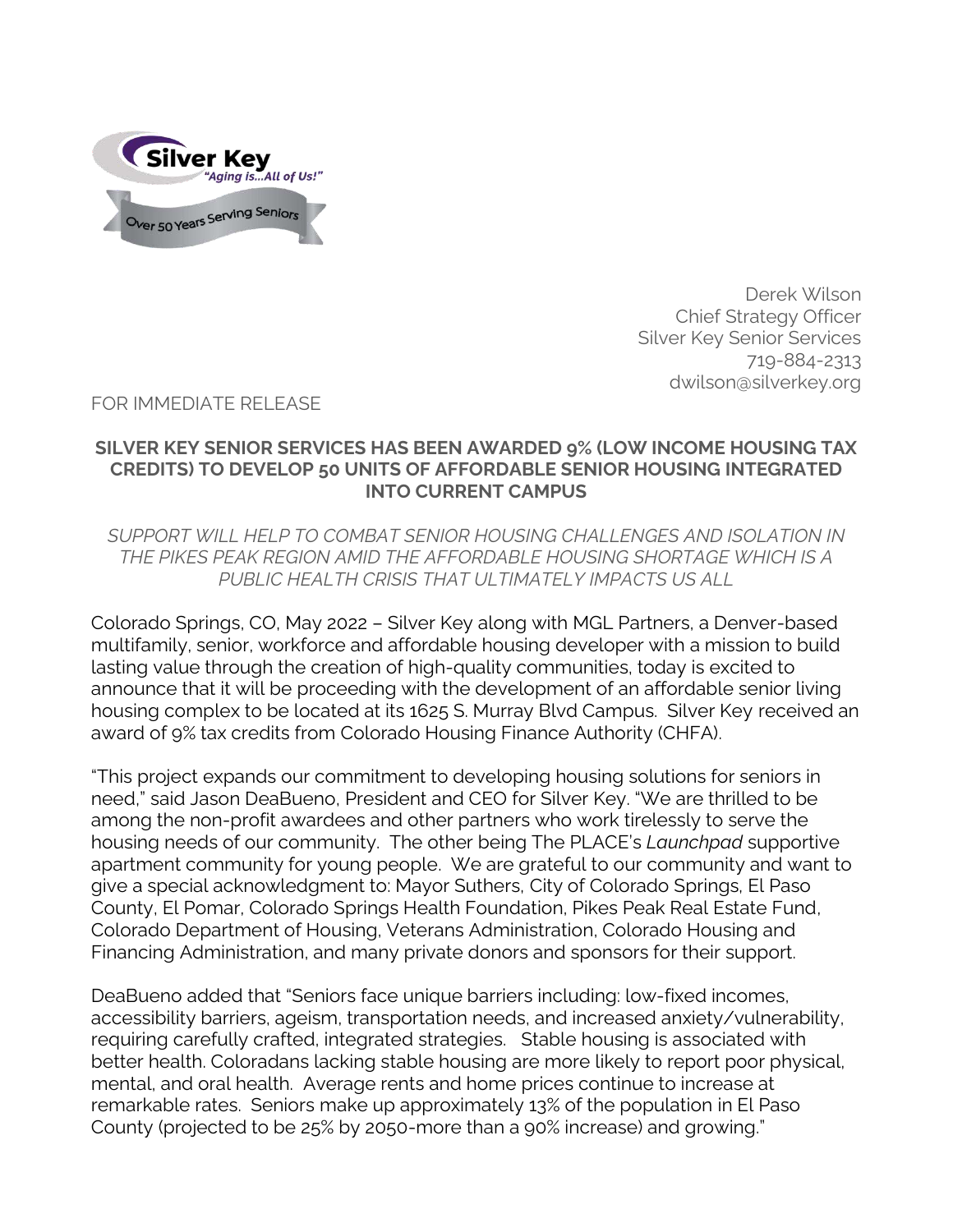Silver Key has long-term experience in providing vital senior housing services including Silver Key Apartments at North Hancock (formerly Senior Heritage Plaza Apartments) since its founding in the 1980's, housing navigation, and home modification services.

With work slated to begin in May 2023, the Silver Key Apartments at South Murray will offer a mix of 1-bedroom and 2-bedroom units ranging from 580-830 square feet for seniors making between 30-60% of area median income. The three-story community will offer elevator access, ADA-adaptable kitchens, ADA-compliant bathrooms, along with supportive services and resident activities. The complex has also been approved for 13 age qualifying Veteran Affairs Supported Housing (VASH) rental assistance units designed to help homeless (senior) Veterans and their families find and sustain permanent housing and access to behavioral health care.

This community is specifically designed for independently living seniors, with support from Silver Key. "The Silver Key Apartments at South Murray are a great example of the power of collaboration and harnessing our teams' respective strengths for the betterment of the Colorado Springs community," said Greg Glade, Partner at MGL. "We will leverage our extensive financial and development experience alongside Silver Keys' deep understanding of and commitment to meeting the needs of seniors. The result is a project that will serve the Pikes Peak community for years to come."

Project construction will start May 2023 and take approximately 14 months to complete. Our community can continue to help in our efforts by creating awareness and support for affordable and attainable housing solution, and by making a donation to support our housing services simply adding the note on your donation "for housing services."

For more information on how you can volunteer, contribute, or speak out for the seniors in the Pikes Peak region, visit [www.silverkey.org;](http://www.silverkey.org/) and to support youth in exiting homelessness, visit The PLACE, [www.theplacecos.org.](http://www.theplacecos.org/)

## **About MGL Partners:**

MGL Partners is a Denver-based multifamily developer and investor with a proven track record of delivering quality market-rate, affordable, senior and workforce rental housing in Colorado. Over the last two decades, MGL Partners has developed or redeveloped some of Colorado's most successful multifamily rental communities. focus on marketrate multifamily, workforce, senior and affordable housing communities. MGL believes that long-lasting value and high-quality communities should be enjoyed by all and leverages its deep relationships to bring these projects to fruition in communities across Colorado and beyond. For additional information visit [www.mglpartners.com.](http://www.mglpartners.com/)

## **About Silver Key:**

Silver Key Senior Services was founded in 1970 to improve the quality of life for area nursing home residents. Today, Silver Key's mission has broadened to provide more than 11,000 seniors annually with a wide variety of services, including Silver Key Connections Café, Silver Key Home Delivered Meals including Meals on Wheels, Silver Key Reserve & Ride transportation services, and vital Senior Health & Wellness services that offer a full spectrum of senior assistance including government food program distribution, pantry,